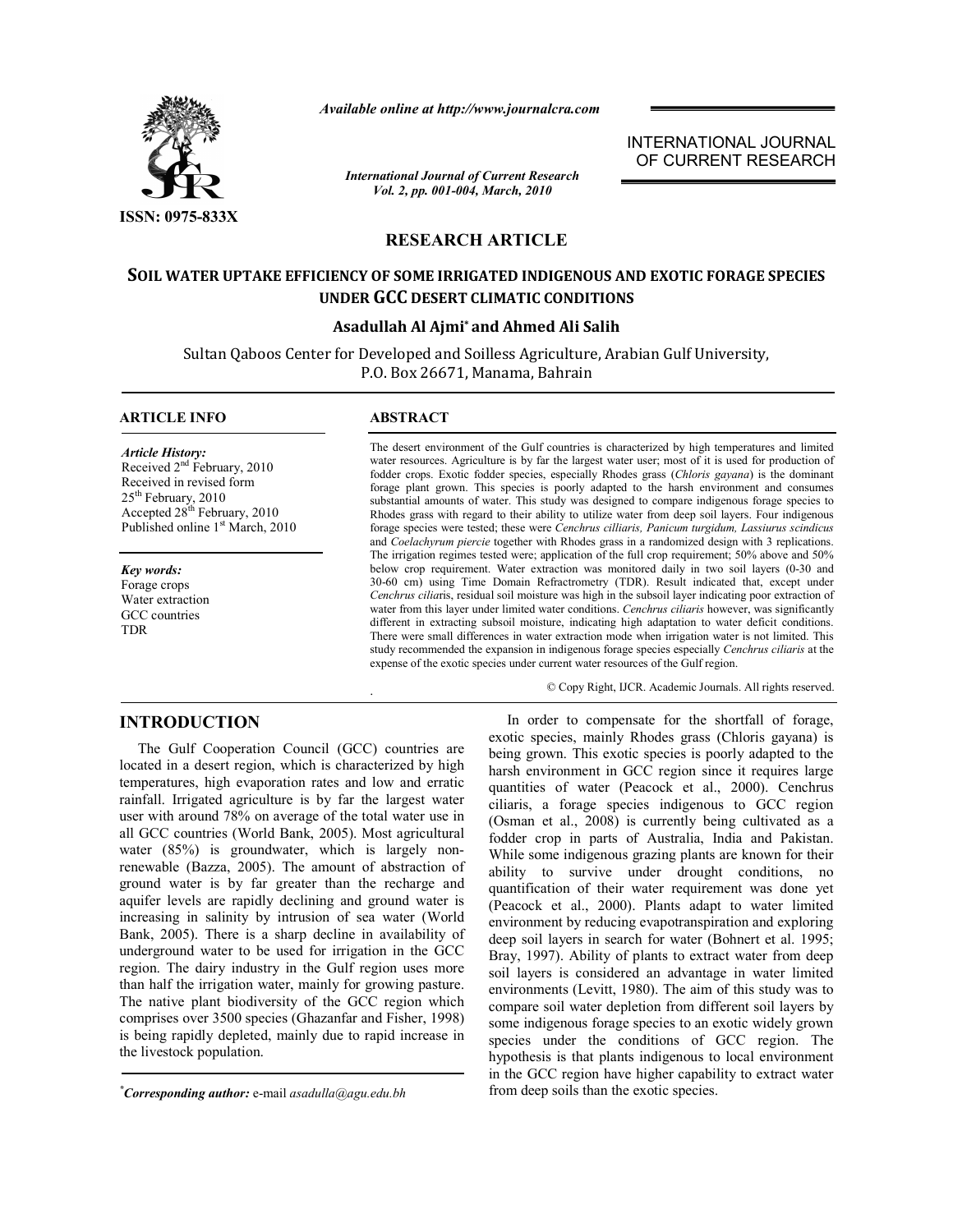# **MATERIALS AND METHODS**

#### *Forage crops used in this study*

 Four indigenous forage species viz., *Cenchrus ciliaris*, *Panicum turgidum*, *Lasiurus scindicus* and *Coelachyrum piercei* and one exotic widely grown forage species namely Rhodes grass (*Chloris gayana*) as control were used. The experiment was conducted at Al Dheid experimental station (Eastern United Arab Emirates UAE) during the year 2002.

#### *Soils and water sampling and analyses*

 Four soil profiles 60 cm deep were dug within the experimental site for the determination of soil physical properties. Undisturbed soil samples in duplicates were collected from soil depths at which soil moisture changes are being monitored (i.e. 0-30 and 30-60 cm) for the determination of bulk density. Disturbed soil samples were also collected at these depths for laboratory measurements of electrical conductivity of saturated soil pastes (EC), pH, gravel content, soil texture and  $CaCO<sub>3</sub>$ contents. Water retention characteristics for these soil samples were also measured in the laboratory at the following tensions (0.1, 0.3, 0.5, 1.0, 2.0, 3.0, 5.0 and 15 bar) using pressure plate apparatus. Water sample at the source output was collected from and analyzed for EC and pH.

### *Experimental details*

 After establishment, grasses were cut down to the same height (10-cm). This has marked the beginning of the experiment. Thereafter, plots were irrigated with well water using drip irrigation system according to the water treatments shown below and harvested at intervals of 4-6 weeks to ground level. Three water application rates were used. The water application rate for the control treatment (T1) was designed to satisfy the full crop requirement based on the maximum evaporation losses expected under no restriction condition (i.e. potential evapotranspiration PET). The latter was estimated based on Penman-Monteith equation for estimating the reference evapotranspiration  $(ET_0)$  as formulated by FAO program (CropWat 4 windows 4.3) using long-term climatic data from a weather station located in Al Dheid farm (less than 100 m from the experimental site). The potential evapotranspiration (PET) for each month of the year was then computed assuming a monthly average crop factor (Kc) value of 1 and considering irrigation efficiency of 95% for the drip system. Two more treatments (T2 and T3) indicate application of irrigation water equivalent to 50% above and 50% below the control level, respectively, in order to study the impact of surplus irrigation (as currently practiced by most farmers in the region) and deficit irrigation on crop water use. Daily water application rate for each treatment during the various months of the year is shown in Figure 1.

 Since the automated operation system for irrigation could only be adjusted to a lowest duration of 1 minute, some differences between the actual water application rates and the calculated ET were inevitable. Soil moisture was monitored on daily basis immediately before irrigation using Time Domain Reflectrometery TDR instrument (TDR, Trase System I, Soil Moisture



**Figure 1: Daily water application rate for different treatments**

Equipment Corp., USA) which measures volumetric soil water content. No calibration for the instrument was needed as per the operational manual as long as the same probe that is provided with the instrument is being used. The experimental design used was a completely randomized split plot design with 3 replications, where the three irrigation levels occupy the main plots and the five grass species occupy the subplots. Each species occupies a plot size of 2.5 x 2.5 m in each main plot treatment.

#### **RESULTS AND DISCUSSION**

#### *Soils of the Arabian Peninsula*

 The soils of the Arabian Peninsula (i.e. GCC region and the Yemen) reflect the aridity of the climate. Most are poorly developed, shallow, or are enriched in lime, gypsum, or salts. In addition, transported materials, such as sand dunes and sheets, cover large areas. The soils are mostly formed by the physical breakdown of geological materials and their subsequent removal, sorting and deposition by wind and water (Eddy de Pauw. 1998).

#### *Description of main soil features*

 Soils are generally course in texture dominated by sand soil particles comprising 80-95% of the soil materials. Gravel content of soil matrix is considerably high in both soil layers but more gravelly in the subsoil layers. Soils are generally non saline, EC not exceeding 4 dS/m. Soils are alkaline in reaction (pH 8.7 to 9.2). Distribution of  $CaCO<sub>3</sub>$  is homogenous within each of the two soil sampling depths. This was around 22% for the topsoil and 10% for the subsoil. Table 1 presents the general soil characteristics of the experimental site. The irrigation water used in the study has EC of 1.67 dS/m and pH of 8.5.

#### *Soil moisture characteristics*

 Data on volumetric soil water capacity for both soil layers are shown in Table 1. Field capacity was evaluated at 0.1 bar tension as recommended by Hanson and Orloff (1998) whereas wilting point WP was measured at 15 bar tension. For topsoil, the average value for FC was around 15.90% and this was reduced to 11.53% in subsoil. As for WP, the average values for topsoil and subsoil were 5.88% and 6.63%, respectively. The soil in the top layer has around 50% higher available water capacity values than the soil in sub-layer. These values are 10.02% and 4.91% for topsoil and subsoil, respectively. This might be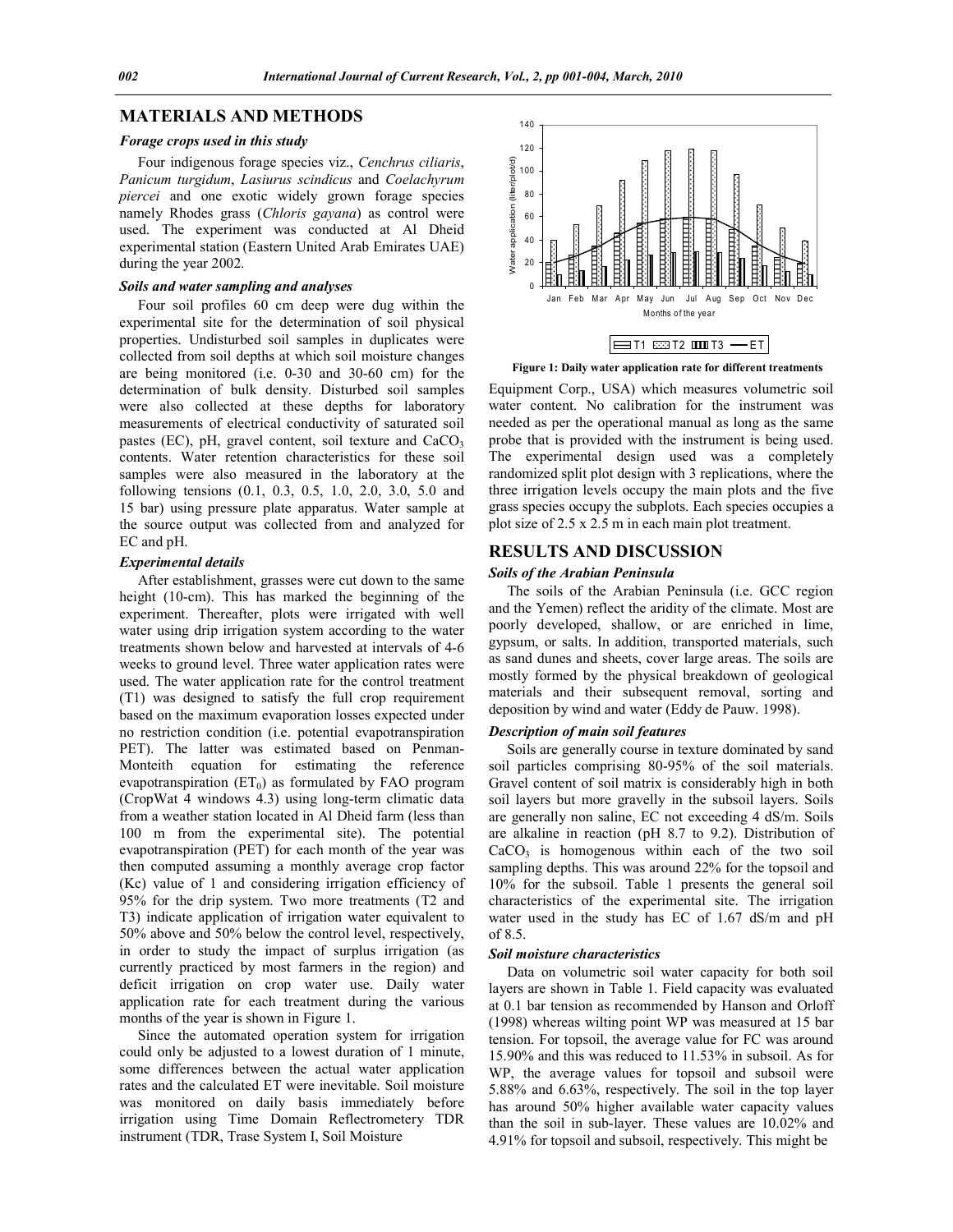| Soil<br>Profile<br>No. | Soil<br>Depth<br>(cm) | Soil<br>Texture | Gravel<br>$(\%)$ | EС<br>dS/m | pH  | CaCO <sub>3</sub><br>$(\%)$ | Bulk<br>Density<br>$(g/cm^3)$ | Field<br>Capacity<br>$(\%)$ | Wilting<br>Point<br>$(\%)$ | Available<br>water<br>$(\%)$ |
|------------------------|-----------------------|-----------------|------------------|------------|-----|-----------------------------|-------------------------------|-----------------------------|----------------------------|------------------------------|
|                        | $0 - 30$              | Loamy sand      | 32               | 2.18       | 8.9 | 23.00                       | 1.43                          | 15.16                       | 5.58                       | 9.58                         |
|                        | $30 - 60$             | Sand            | 47               | 2.31       | 9.2 | 8.33                        | 1.59                          | 11.24                       | 6.41                       | 4.82                         |
| 2                      | $0 - 30$              | Loamy sand      | 27               | 1.61       | 8.9 | 23.67                       | 1.47                          | 15.58                       | 5.68                       | 9.90                         |
|                        | $30 - 60$             | Sand            | 47               | 1.74       | 8.9 | 12.67                       | 1.57                          | 12.35                       | 6.80                       | 5.55                         |
| 3                      | $0 - 30$              | Sand            | 33               | 3.42       | 8.7 | 23.00                       | 1.54                          | 16.94                       | 6.42                       | 10.52                        |
|                        | $30 - 60$             | Sand            | 42               | 3.28       | 8.9 | 9.33                        | 1.62                          | 9.45                        | 6.48                       | 2.97                         |
| $\overline{4}$         | $0 - 30$              | Sand            | 25               | 1.64       | 9.0 | 21.67                       | 1.54                          | 15.91                       | 5.85                       | 10.06                        |
|                        | $30 - 60$             | Sand            | 46               | 2.05       | 9.1 | 11.33                       | 1.65                          | 13.09                       | 6.82                       | 6.27                         |

**Table 1. Soil characteristics of the study area.**





attributed to higher bulk density in the sub-soil layer. Because soil texture is dominated by course soil fraction, the available soil water contents are generally low in both soil layers. The soil moisture release curve which relates soil water potential to soil water content indicates that the sandy soils of the experimental site released most of its available water at low soil water potential (Figure 2). The high correlation coefficient values of above 0.94 imply strong correlation between soil moisture content and soil water tension for both soil layers.

### *Field soil water measurements*

 Table 2 presents TDR records of the volumetric soil water contents measured prior to each irrigation event for both soil layers [i.e. topsoil (0-30) cm and subsoil (30-60) cm]. Generally speaking, soil water contents for subsoil are lower than topsoil. This is attributed to the apparent differences in the available soil water capacity between the two soil layers as shown earlier. Table 2 shows that under sufficient water application (T1) and surplus water condition (T2), there is no apparent differences in the average soil water contents for all crop species due to the fact that the water requirement is fully satisfied under both treatments. Nevertheless, the exotic forage species Rhodes grass (*Chloris gayana*) extracted more water than all other species except *Lasiurus scindicus* under T1 and *(Panicum tugidum*) under T2 water treatments. Under stress water conditions (T3), however, significant differences in soil water contents can be denoted when comparing T3 with T1 and even more obviously with T2 treatment. Under stress conditions, *Cenchrus ciliaris* showed maximum ability to extract water from both soil layers but more obviously from subsoil layer where extraction was significantly different from all other

**Table 2: Residual soil water contents before irrigation for different water application treatments and forage species.**

| Treatments                                                         | Forage<br>species | Volumetric soil water content prior to<br>irrigation $(\%)$ |                       |                       |  |  |  |  |
|--------------------------------------------------------------------|-------------------|-------------------------------------------------------------|-----------------------|-----------------------|--|--|--|--|
|                                                                    |                   | <b>Top soil</b>                                             | Sub soil              | Average               |  |  |  |  |
| T1                                                                 | CP                | $18.4$ <sup>abc</sup>                                       | $13.\overline{9^a}$   | $16.2$ <sup>ab</sup>  |  |  |  |  |
|                                                                    | CG                | 16.0 <sup>bcd</sup>                                         | $10.5$ <sup>a-d</sup> | $13.3$ <sup>cd</sup>  |  |  |  |  |
|                                                                    | $\overline{CC}$   | $19.1$ <sup>ab</sup>                                        | $10.3$ <sup>a-d</sup> | $14.7$ <sup>abc</sup> |  |  |  |  |
|                                                                    | PT                | $19.8^{a}$                                                  | $11.5^{a-d}$          | $15.3$ <sup>abc</sup> |  |  |  |  |
|                                                                    | LS                | 15.9 <sup>bcd</sup>                                         | 10.0 <sup>bcd</sup>   | $13.0$ <sup>cd</sup>  |  |  |  |  |
| T <sub>2</sub>                                                     | CP                | 21.3 <sup>a</sup>                                           | $12.1^{a-d}$          | $16.7^{a}$            |  |  |  |  |
|                                                                    | CG                | $20.\overline{3^{a}}$                                       | $10.5$ <sup>a-d</sup> | $15.4$ <sup>abc</sup> |  |  |  |  |
|                                                                    | CC                | $20.0^{\circ}$                                              | $11.4^{a-d}$          | $15.7$ <sup>abc</sup> |  |  |  |  |
|                                                                    | PT                | $19.6^{ab}$                                                 | $10.6$ <sup>a-d</sup> | $15.4$ <sup>abc</sup> |  |  |  |  |
|                                                                    | LS.               | $18.5$ <sup>abc</sup>                                       | $13.8$ <sup>ab</sup>  | 16.1 <sup>ab</sup>    |  |  |  |  |
| T <sub>3</sub>                                                     | CP                | 13.8 <sup>d</sup>                                           | 8.5 <sup>d</sup>      | $11.2$ <sup>de</sup>  |  |  |  |  |
|                                                                    | CG                | $15.4$ bcd                                                  | $10.9^{a-d}$          | $13.2$ <sup>cd</sup>  |  |  |  |  |
|                                                                    | CC                | 13.1 <sup>d</sup>                                           | 3.8 <sup>e</sup>      | 8.5 <sup>e</sup>      |  |  |  |  |
|                                                                    | PT                | 15.2 <sup>cd</sup>                                          | $12.4$ <sup>abc</sup> | 13.8 <sup>bcd</sup>   |  |  |  |  |
|                                                                    | LS                | 13.8 <sup>d</sup>                                           | $8.5$ <sup>cd</sup>   | $11.3$ <sup>de</sup>  |  |  |  |  |
| CC: Cenchrus ciliaris, PT: Panicum tugidum, LS: Lasiurus scindicus |                   |                                                             |                       |                       |  |  |  |  |

CP: *Coelachyrum piercei*, CG: *Chloris gayana*.

*Means followed by the same letter in a column are not significantly different at P<0.05.*

species. In a similar work, Osman, et al. (2008) suggests that the desert grasses of the Arabian Peninsula, such as *Cenchrus ciliaris*, could be useful grass species in reducing the use of scarce irrigation water. Al Tamimi et al. (2001) found that local forage species utilize water more efficiently compared to exotic ones. They recommended the use of *Cenchrus ciliaris* and *Panicum tugidum* as fodder crops highly efficient in water use. Akram, et al. (2008) attributed drought tolerance in *Cenchrus ciliaris* to its ability to accumulate N, P,  $K^+$  and Ca<sup> $+2$ </sup> in its tissue.

## **CONCLUSION**

 This study clearly demonstrates the superiority of indigenous forage species over exotic species in water uptake efficiency under stress condition. Indigenous species, namely *Cenchrus ciliaris* could take water from deep soil layers under conditions of deficit irrigation while the exotic species *Chloris gayana* could not. With the current situation of water resources in the region, it is recommended to expand in plantation of indigenous forages at the expense of exotic ones.